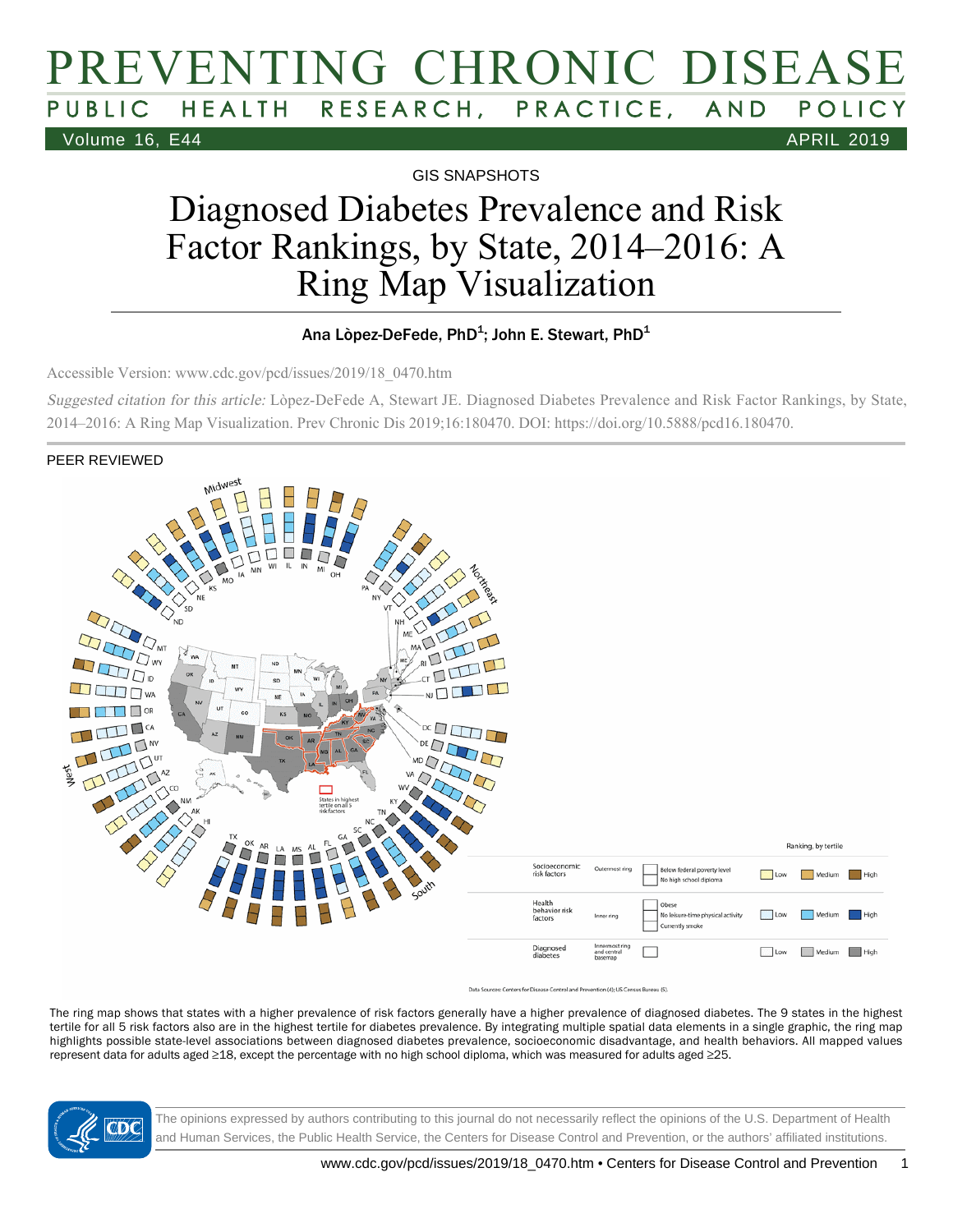#### Background

In the United States, diabetes is a leading cause of adult-onset blindness, kidney failure, and death (1). Efforts to prevent and control diabetes must consider geographic variation in disease prevalence and risk factors such as obesity, sedentary lifestyle, and low educational attainment (2). Maps are essential to our understanding of geographic differences in population health and disease vulnerability. Comparing geographic patterns of disease and population risk across multiple maps, however, can be cumbersome. Ring mapping is an innovative geovisualization method that permits the display of multiple spatially referenced variables on a single map (3). We used a ring map to depict the prevalence of diagnosed diabetes and 5 associated risk factors (living below the federal poverty level, low educational attainment, obesity, no leisure-time physical activity, and current smoking) for adults in all 50 US states and the District of Columbia.

#### Data Sources and Map Logistics

We obtained data on the age-adjusted prevalence of diagnosed diabetes, obesity, physical activity, and current smoking among adults aged 18 or older from the Behavioral Risk Factor Surveillance System (4). For these measures, we calculated mean age-adjusted prevalence on the basis of the most recent 3 years of data available (2014–2016). We obtained data on poverty (percentage of adults aged ≥18 below the federal poverty level) and educational attainment (percentage of adults ≥25 with no high school diploma) from the US Census Bureau, American Community Survey, 2015 1-Year Estimates (5).

We constructed a ring map with 2 principal parts: a ring display and a central basemap. The ring display consists of 6 concentric rings, each comprising 51 symbolization units, 1 unit in each ring for each state and the District of Columbia. The 2 outermost rings represent the 2 socioeconomic risk factors; the 3 inner rings, the 3 health behavior risk factors; and the single innermost ring, the prevalence of diagnosed diabetes. The central basemap shows the geographic pattern of diagnosed diabetes prevalence across states; the shade used to depict the prevalence of diagnosed diabetes in each state on the basemap is the same shade used in the innermost ring. Diabetes and risk factor data are symbolized by using a tertile ranking scheme, with approximately equal numbers of observations in low, medium, and high classes. Tertiles were based on the distribution of values for all 50 states and the District of Columbia (Table). Intentional gaps in the rings and basemap indicate the 4 US Census regions, facilitating exploration of potential regional differences in diabetes prevalence and population risk.

A state-specific example (Montana) illustrates how to interpret the ring map. The ring display shows 6 symbolization units for Montana. Reading from the outermost rings to innermost ring, we see that Montana has a medium prevalence of poverty, a low prevalence of no high school diploma, a low prevalence of obesity, a low prevalence of no leisure-time physical activity, a high prevalence of current smoking, and low prevalence of diagnosed diabetes. The basemap shows the location of Montana and its low prevalence of diagnosed diabetes in relation to the rest of the United States.

The US basemap was created in ArcMap version 10.4 (Esri). A JavaScript was developed to draw the ring elements in Adobe Illustrator (Adobe, Inc). We assembled the basemap and rings and added text and legend elements in Adobe Illustrator.

### Highlights

The ring map shows generally a higher prevalence of diagnosed diabetes in the South. This finding is consistent with the findings of previous research, which identified a "diabetes belt" of counties located predominantly in the South census region (2). The prevalence of socioeconomic and health behavior risk factors is also higher overall in the South. The 9 states in the highest tertile for all 5 risk factors (all located in the South) are also in the highest tertile for diagnosed diabetes. Conversely, of the 3 states in the lowest tertile for all 5 risk factors (all located in the West), 2 states (Colorado and Utah) are in the lowest tertile for diagnosed diabetes and 1 state (Hawaii) is in the medium class.

Some clear exceptions to the general spatial correspondence of diagnosed diabetes prevalence and population risk merit examination. In the midwestern states of Iowa, Nebraska, and North Dakota, for example, obesity prevalence is high, but diabetes prevalence is low. On the other hand, California, in the West, has a low prevalence of obesity, a low prevalence of no leisure-time physical activity, and a low prevalence of smoking but a high prevalence of diagnosed diabetes. Thus, although the ring map highlights possible associations between diagnosed diabetes prevalence, socioeconomic disadvantage, and health behaviors at the state level, it also suggests potential regional differences in risk (6).

This ring map has several limitations. The geovisualization does not indicate the significance of potential associations between the selected risk factors and diabetes prevalence, nor does it convey statistical information about spatial autocorrelation of risk factors and diabetes. Based on state-level data, the ring map does not permit visual assessment of small-area geographic variation in diabetes and population risk within states. Finally, graphic space and

The opinions expressed by authors contributing to this journal do not necessarily reflect the opinions of the U.S. Department of Health and Human Services, the Public Health Service, the Centers for Disease Control and Prevention, or the authors' affiliated institutions.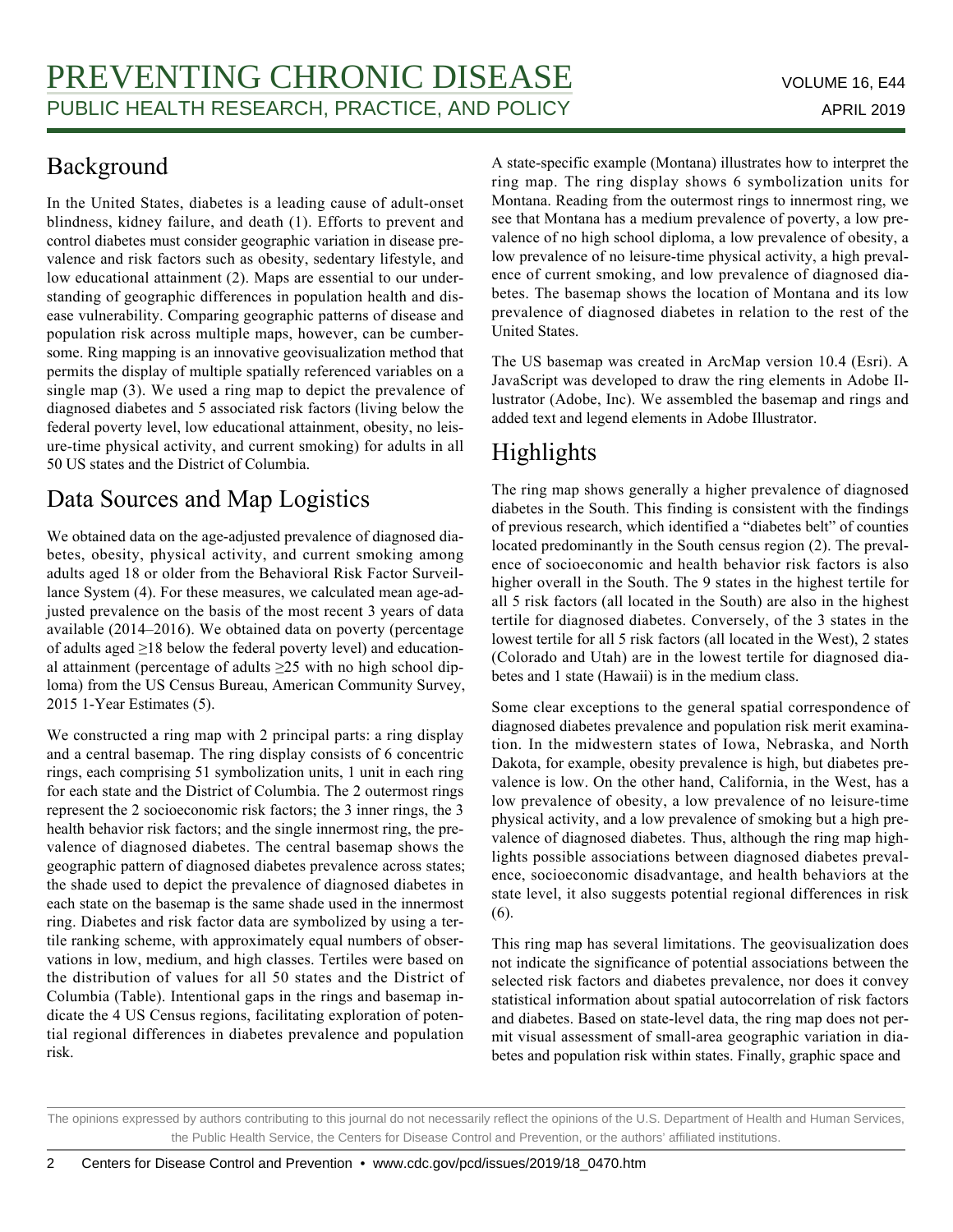legibility constraints limit the number of rings displayed and thus the number of potential risk factors mapped.

#### Action

This novel geovisualization can help raise public awareness about spatial variability in diabetes prevalence and vulnerability. The striking visual association between the prevalence of diagnosed diabetes and population risk, especially in the South, can inform and motivate state initiatives to address such modifiable risk factors as poverty, obesity, sedentary lifestyle, and smoking. The ring map also might encourage further exploration of additional area-level factors that alone, or in combination, influence diabetes morbidity and mortality, including, racial/ethnic composition  $(1,7)$ , characteristics of the built environment  $(3)$ , and state decisions to expand Medicaid (8).

#### Acknowledgments

No financial support was received for this work, and no conflicts of interest exist. No copyrighted material was used in this work. The views expressed in this work are solely the responsibility of the authors.

#### Author Information

Corresponding Author: Ana Lòpez-DeFede, PhD, Institute for Families in Society, University of South Carolina, 1600 Hampton St, Ste 507, Columbia, SC 29208. Telephone: 803-777-5789. Email: adefede@mpr.sc.edu.

Author Affiliations: <sup>1</sup>Institute for Families in Society, University of South Carolina, Columbia, South Carolina.

#### References

- 1. Centers for Disease Control and Prevention, National Center for Chronic Disease Prevention and Health Promotion. Diabetes at a glance 2016: working to reverse the US epidemic; 2018. https://www.cdc.gov/chronicdisease/ resources/publications/aag/pdf/2016/diabetes-aag.pdf. Accessed August 2, 2018.
- 2. Barker LE, Kirtland KA, Gregg EW, Geiss LS, Thompson TJ. Geographic distribution of diagnosed diabetes in the U.S.: a diabetes belt. Am J Prev Med 2011;40(4):434–9.
- 3. Stewart JE, Battersby SE, Lopez-De Fede A, Remington KC, Hardin JW, Mayfield-Smith K. Diabetes and the socioeconomic and built environment: geovisualization of disease prevalence and potential contextual associations using ring maps. Int J Health Geogr 2011;10(1):18.
- Centers for Disease Control and Prevention, National Center 4. for Chronic Disease Prevention and Health Promotion. Chronic disease indicators (2014–2016). https://www.cdc.gov/cdi/ index.html. Accessed July 3, 2018.
- 5. US Census Bureau. American Community Survey (20151year estimates). https://factfinder.census.gov/faces/nav/jsf/ pages/searchresults.xhtml?refresh=t. Accessed July 3, 2018.
- 6. Myers CA, Slack T, Broyles ST, Heymsfield SB, Church TS, Martin CK. Diabetes prevalence is associated with different community factors in the diabetes belt versus the rest of the United States. Obesity (Silver Spring) 2017;25(2):452–9.
- 7. Gaskin DJ, Thorpe RJ Jr, McGinty EE, Bower K, Rohde C, Young JH, et al. Disparities in diabetes: the nexus of race, poverty, and place. Am J Public Health 2014; 104(11):2147–55.
- 8. Kaufman HW, Chen Z, Fonseca VA, McPhaul MJ. Surge in newly identified diabetes among Medicaid patients in 2014 within Medicaid expansion states under the Affordable Care Act. Diabetes Care 2015;38(5):833–7.

The opinions expressed by authors contributing to this journal do not necessarily reflect the opinions of the U.S. Department of Health and Human Services, the Public Health Service, the Centers for Disease Control and Prevention, or the authors' affiliated institutions.